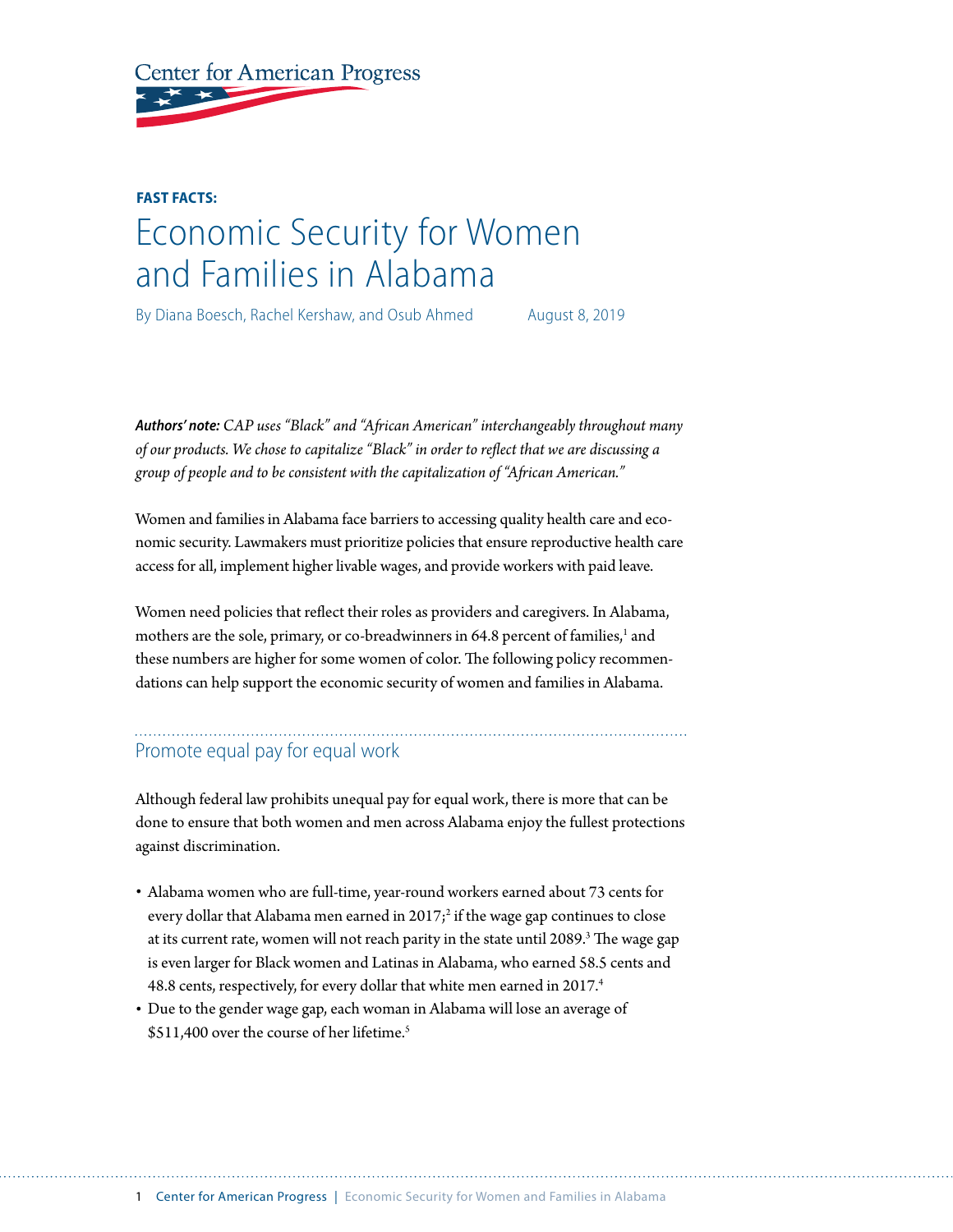#### Increase the minimum wage

Women constitute a disproportionate share of low-wage workers; raising the minimum wage would help hardworking women across Alabama and enable them to better support their families.

- Women make up nearly two-thirds of all minimum wage workers in the United States. $^6$  About 70 percent of all minimum wage workers in Alabama are women. $^7$
- In Alabama, the current minimum wage is \$7.25 per hour.<sup>8</sup> The minimum wage for workers who receive tips is \$2.13 per hour.<sup>9</sup> Almost three-quarters of tipped wage workers in Alabama are women.<sup>10</sup>
- Increasing the minimum wage to \$15 per hour by 2024 would boost wages for 451,000 women in Alabama and more than 23 million women nationally.<sup>11</sup> Fiftyeight percent of Alabama workers who would be affected by raising the minimum wage to \$15 are women.<sup>12</sup>

### Guarantee access to quality health care

Women need access to comprehensive health services—including abortion and maternity care—in order to thrive as breadwinners, caregivers, and employees. To ensure women are able to access high-quality care, states should, at minimum, strengthen family planning programs such as Title X; protect Medicaid; and end onerous restrictions that reduce access to abortion care and undermine the patient-provider relationship. At the state level, Alabama should ensure that women have access to the full spectrum of quality, affordable, and women-centered reproductive health services.

- In 2014, more than 332,000 women in Alabama were in need of publicly funded family planning services and supplies, and 24 percent of those women were uninsured.<sup>13</sup>
- Title X—the nation's only federal domestic program focused solely on providing family planning and other related preventive care, such as contraception, sexually transmitted infection testing, and cancer screenings—served about 82,000 women in Alabama in 2017, down from 93,000 women in 2014.<sup>14</sup> Title X funding has itself increased slightly, from \$5.2 million in 2014 to \$5.3 million in 2019.15
- Alabama has restrictions on abortion care: In-person state-mandated counseling, an ultrasound, and a 48-hour waiting period are required before the procedure is provided, thus necessitating at least two trips; state health plans offered under the Affordable Care Act and public funding are prohibited from covering abortion except in cases of rape, incest, or life endangerment to the woman; telemedicine cannot be used to administer medication abortion; and parental notification for young people under the age of 18 is required.16
- This past May, Alabama Gov. Kay Ivey (R) signed into law a bill that bans all abortion except in cases of rape, incest, or life endangerment and that punishes abortion providers for providing abortion care with up to 99 years in prison.<sup>17</sup>
- Alabama's infant mortality rate—7.4 deaths per 1,000 live births—is higher than the national rate of 5.8 deaths per 1,000 live births.<sup>18</sup>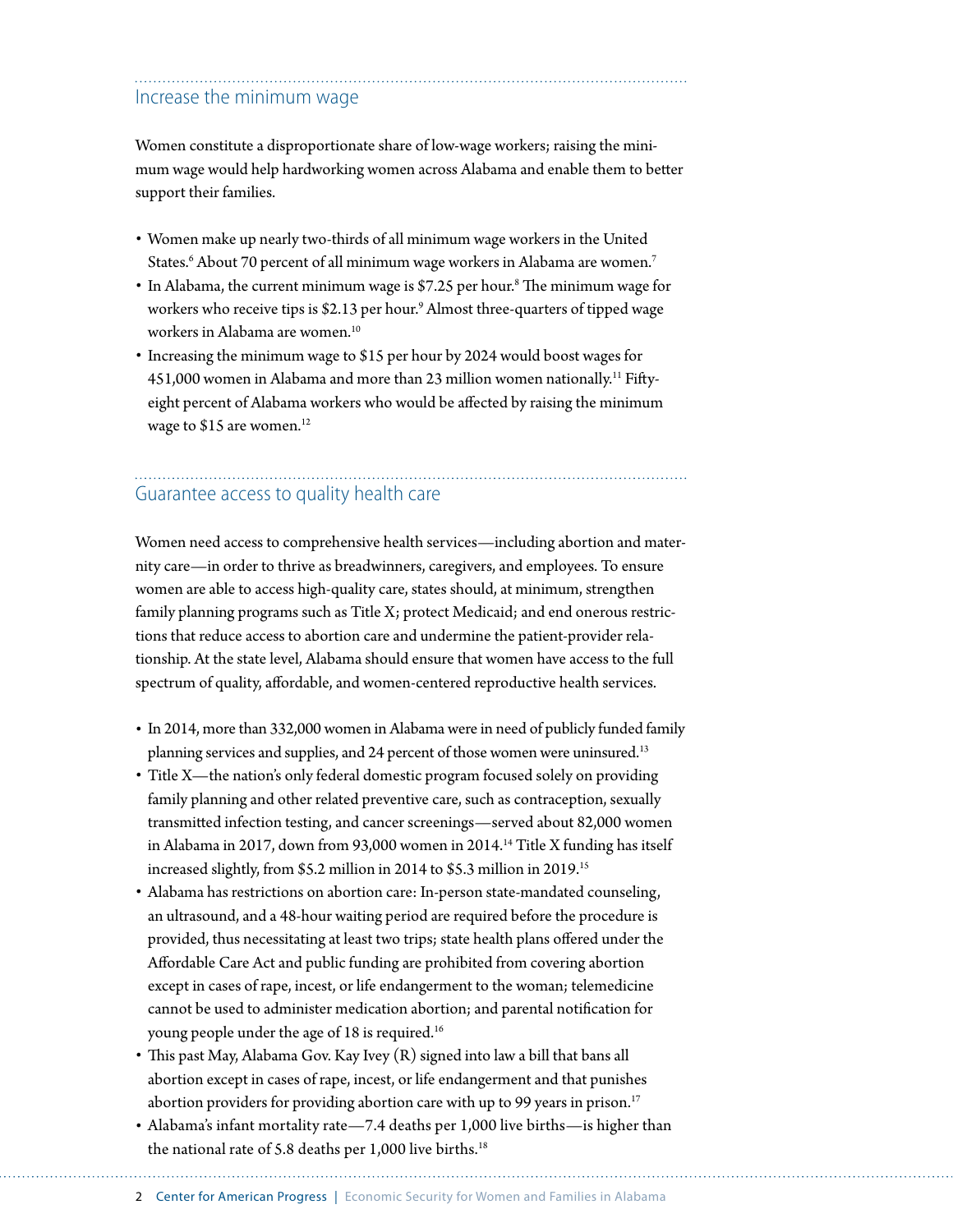### Ensure workers have access to paid sick days

Everyone gets sick, but not everyone is afforded the time to get better. Many women go to work sick, because they fear that they will be fired for missing work. Allowing employees to earn paid sick days helps keep families, communities, and the economy healthy.

- More than 34 million U.S. employees, or 29 percent of the nation's private sector workforce, do not have access to paid sick days.<sup>19</sup>
- In Alabama, the rate is even higher: 44.6 percent of private sector workers, or more than  $671,000$  people, do not receive paid sick days.<sup>20</sup>

## Ensure fair scheduling practices

Many low-wage and part-time workers—approximately 60 percent of whom are women<sup>21</sup>—face erratic work schedules and have little control over when they work and for how long.

- More than 1 in 4 low-wage U.S. workers has a schedule that is nonstandard—that is, outside of the traditional 9-to-5 workweek.<sup>22</sup> This can be especially difficult for parents who need to plan for child care.
- In addition to threatening the economic security of these workers and their families, unfair scheduling practices are often accompanied by reduced access to health benefits and increased potential for sexual harassment.<sup>23</sup>

#### Provide access to paid family and medical leave

Access to paid family and medical leave would allow workers to be with their newborn children during the critical early stages of the child's life; to care for an aging family member; to recover from their own serious illness; or to assist in a loved one's recovery from a serious illness or injury.

- Only 17 percent of civilian workers in the United States have access to paid family leave through their employers.<sup>24</sup>
- Unpaid leave under the Family and Medical Leave Act (FMLA) is inaccessible to 61 percent of working people in Alabama.<sup>25</sup> Workers and families in the state need paid family and medical leave for reasons other than childbirth. For example, more than 1 in 5 workers in Alabama is at least 55 years old, and in less than 15 years, the state's population that is 65 and older will grow by nearly 30 percent.<sup>26</sup> Alabama's aging population means an increase in older adults with serious medical conditions who will need additional care.
- National data show that 55 percent of employees who take unpaid leave through the FMLA use it for personal medical reasons. Twenty-one percent of workers use leave for the birth or adoption of a child, while another 18 percent use it to care for a family member.<sup>27</sup>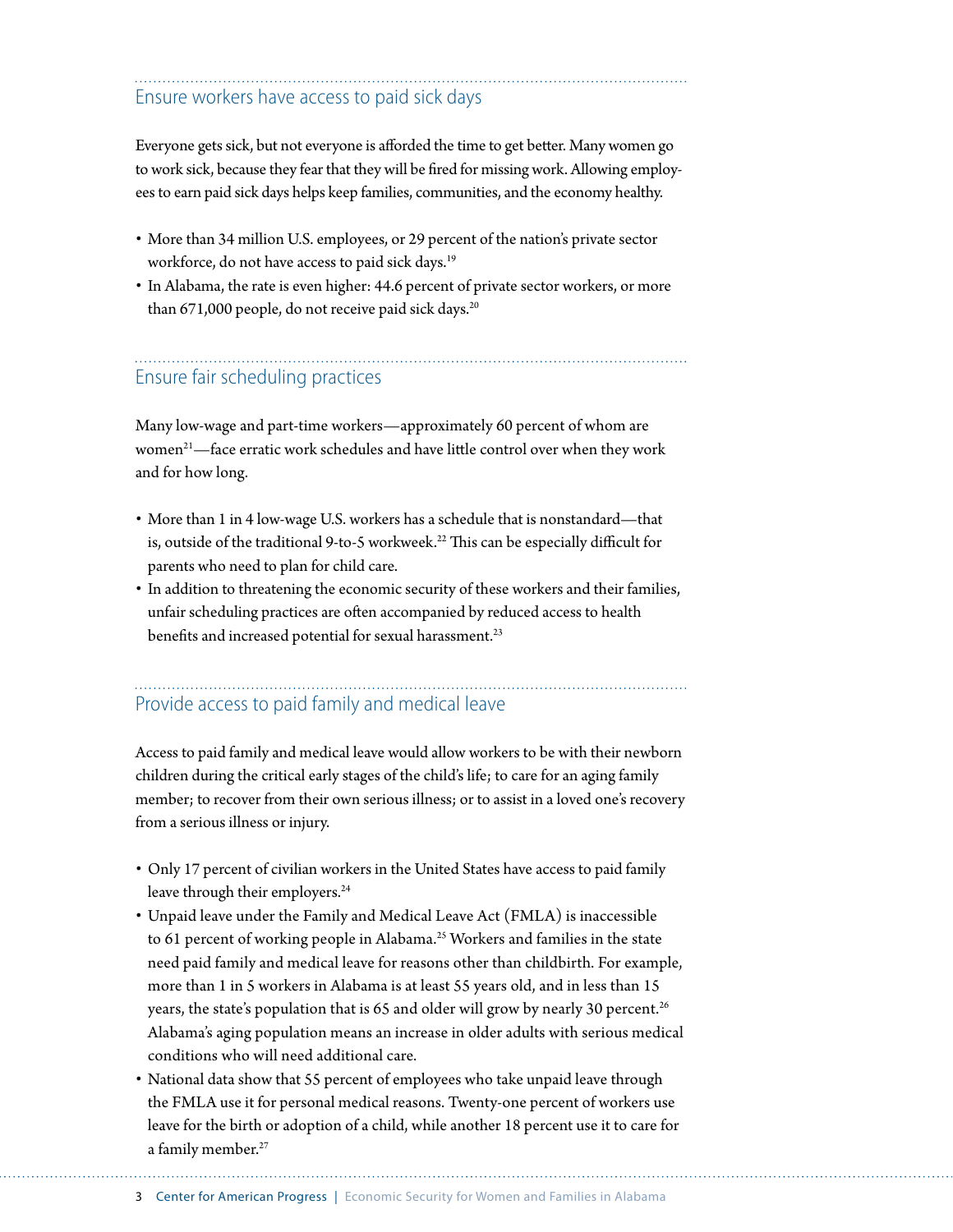## Expand quality, affordable child care

Families need child care to ensure they are able to work, but many lack access to affordable, high-quality child care options that support young children's development and meet the needs of working families.

- Sixty-three percent of Alabama children younger than age 6 have all available parents in the workforce, which makes access to affordable, high-quality child care a necessity.<sup>28</sup>
- For an Alabama family with one infant and one 4-year-old, the annual price of a child care center averages  $$10,919$  per year,<sup>29</sup> or almost one-fifth of the median income for an Alabama family with children.30
- Alabama lags behind the national average in children enrolled in public preschool, with about 36 percent of 4-year-olds enrolled.<sup>31</sup>

#### Protect workers against all forms of gender-based violence

Women cannot fully participate in the economy if they face the threat of violence and harassment. There are a number of steps lawmakers can take to prevent violence against women and to support survivors, including establishing greater workplace accountability; strengthening enforcement; increasing funding for survivor support services; and educating the public on sexual harassment in the workplace.<sup>32</sup>

- In Alabama, 34 percent of women have experienced contact sexual violence in their lifetimes, and 26 percent of women have experienced noncontact sexual harassment.<sup>33</sup> Given that research at the national level suggests that as many as 70 percent of sexual harassment charges go unreported, these state numbers likely only scratch the surface.<sup>34</sup>
- About 38 percent of Alabama women have experienced intimate partner violence, which can include physical violence, sexual violence, or stalking by an intimate partner.<sup>35</sup> Experiencing intimate partner violence has been shown to hinder women's economic potential in many ways, including loss of pay from missed days of work and housing instability.<sup>36</sup>

#### Protecting the rights of incarcerated women

The growing problem of mass incarceration in the United States hinders the economic potential of those affected and disproportionately harms communities of color.<sup>37</sup> Incarceration can have a particularly destabilizing effect on families with an incarcerated mother, especially if that woman is a breadwinner. The experience of incarceration is also uniquely traumatic for women in ways that can deter long-term economic security, even after release.<sup>38</sup>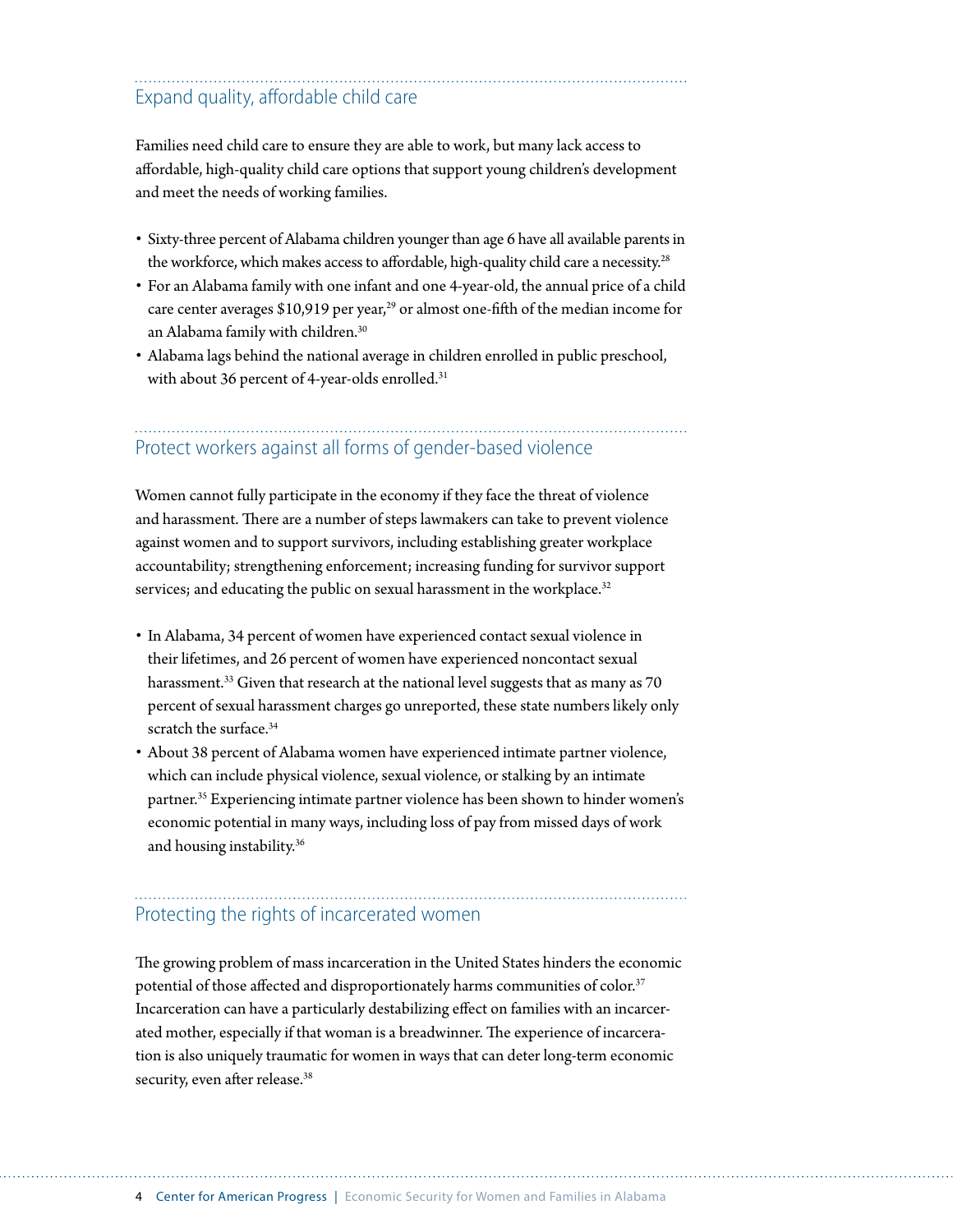- The incarceration rate in Alabama is 486 per 100,000 people.<sup>39</sup> Approximately 9 percent of prisoners in Alabama are women.<sup>40</sup>
- Women are the fastest-growing segment of the overall U.S. prison population, but there are fewer federal prisons for women than there are for men, contributing to overcrowding and hostile conditions for incarcerated women.<sup>41</sup>
- Incarcerated women suffer from a wide range of abuses at the hands of the prison system, including lack of access to menstrual hygiene products; lack of adequate nutrition and prenatal care; shackling during pregnancy and childbirth; and separation and further disruption from children for whom they are primary caregivers.<sup>42</sup>

## Promote women's political leadership

Across the United States, women are underrepresented in political office: They constitute 51 percent of the population but only 29 percent of elected officials.<sup>43</sup>

- Women make up 52 percent of Alabama's population but only 17 percent of its elected officials.<sup>44</sup>
- Women of color constitute 18 percent of the state's population but only 6 percent of its officeholders.<sup>45</sup>

*Diana Boesch is a research associate for women's economic security for the Women's Initiative at the Center for American Progress. Rachel Kershaw is a former intern for the Women's Initiative at the Center. Osub Ahmed is a senior policy analyst for women's health and rights with the Women's Initiative at the Center.*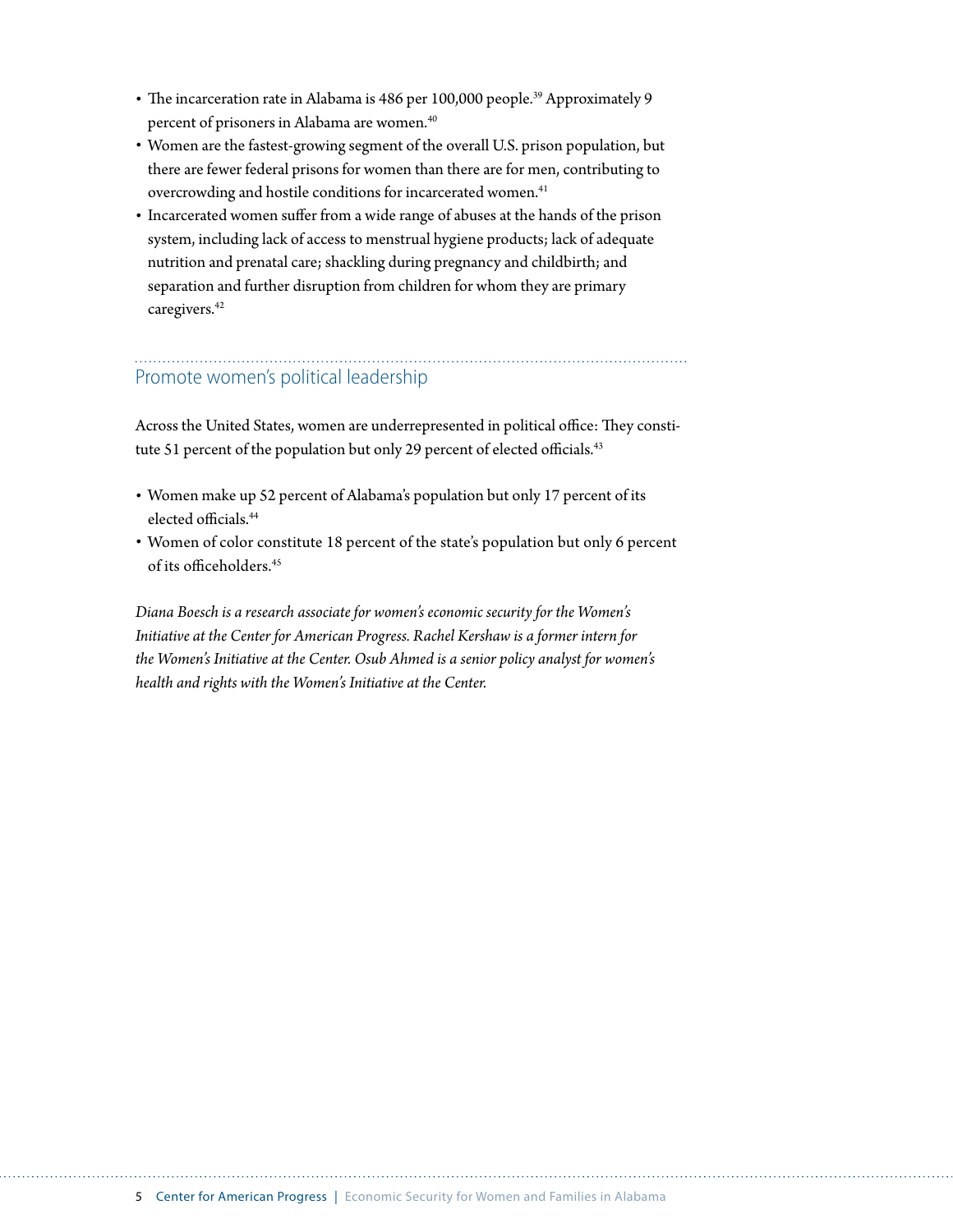#### Endnotes

- 1 Sarah Jane Glynn, "Breadwinning Mothers Continue To Be the U.S. Norm" (Washington: Center for American Progress, 2019), available at [https://www.americanprogress.org/](https://www.americanprogress.org/issues/women/reports/2019/05/10/469739/breadwinning-mothers-continue-u-s-norm/) [issues/women/reports/2019/05/10/469739/breadwinning](https://www.americanprogress.org/issues/women/reports/2019/05/10/469739/breadwinning-mothers-continue-u-s-norm/)[mothers-continue-u-s-norm/](https://www.americanprogress.org/issues/women/reports/2019/05/10/469739/breadwinning-mothers-continue-u-s-norm/).
- 2 National Partnership for Women and Families, "American's Women and the Wage Gap" (Washington: 2019), available at [http://www.nationalpartnership.org/research-library/](http://www.nationalpartnership.org/research-library/workplace-fairness/fair-pay/americas-women-and-the-wage-gap.pdf) [workplace-fairness/fair-pay/americas-women-and-the](http://www.nationalpartnership.org/research-library/workplace-fairness/fair-pay/americas-women-and-the-wage-gap.pdf)[wage-gap.pdf.](http://www.nationalpartnership.org/research-library/workplace-fairness/fair-pay/americas-women-and-the-wage-gap.pdf)
- 3 Status of Women in the States, "The Economic Status of Women in Alabama" (Washington: 2018), available at [https://statusofwomendata.org/wp-content/themes/wits](https://statusofwomendata.org/wp-content/themes/witsfull/factsheets/economics/factsheet-alabama.pdf)[full/factsheets/economics/factsheet-alabama.pdf.](https://statusofwomendata.org/wp-content/themes/witsfull/factsheets/economics/factsheet-alabama.pdf)
- 4 National Women's Law Center, "Lifetime Wage Gap Losses for Black Women: 2019 State Rankings" (Washington: 2019), available at [https://nwlc-ciw49tixgw5lbab.](https://nwlc-ciw49tixgw5lbab.stackpathdns.com/wp-content/uploads/2019/03/Black-Women-Lifetime-Losses-State-by-State-2019.pdf) [stackpathdns.com/wp-content/uploads/2019/03/Black-](https://nwlc-ciw49tixgw5lbab.stackpathdns.com/wp-content/uploads/2019/03/Black-Women-Lifetime-Losses-State-by-State-2019.pdf)[Women-Lifetime-Losses-State-by-State-2019.pdf;](https://nwlc-ciw49tixgw5lbab.stackpathdns.com/wp-content/uploads/2019/03/Black-Women-Lifetime-Losses-State-by-State-2019.pdf) National Women's Law Center, "The Wage Gap for Latina Women State Rankings: 2017" (Washington: 2018), available at [https://nwlc-ciw49tixgw5lbab.stackpathdns.com/wp](https://nwlc-ciw49tixgw5lbab.stackpathdns.com/wp-content/uploads/2018/04/Latina-Women-State-by-State-Dec-2018.pdf)[content/uploads/2018/04/Latina-Women-State-by-State-](https://nwlc-ciw49tixgw5lbab.stackpathdns.com/wp-content/uploads/2018/04/Latina-Women-State-by-State-Dec-2018.pdf)[Dec-2018.pdf](https://nwlc-ciw49tixgw5lbab.stackpathdns.com/wp-content/uploads/2018/04/Latina-Women-State-by-State-Dec-2018.pdf).
- 5 National Women's Law Center, "Lifetime Wage Gap Losses for Women: 2019 State Rankings" (Washington: 2019), available at [https://nwlc-ciw49tixgw5lbab.stackpathdns.](https://nwlc-ciw49tixgw5lbab.stackpathdns.com/wp-content/uploads/2019/03/Women-Lifetime-Losses-State-by-State-2019.pdf) [com/wp-content/uploads/2019/03/Women-Lifetime-](https://nwlc-ciw49tixgw5lbab.stackpathdns.com/wp-content/uploads/2019/03/Women-Lifetime-Losses-State-by-State-2019.pdf)[Losses-State-by-State-2019.pdf.](https://nwlc-ciw49tixgw5lbab.stackpathdns.com/wp-content/uploads/2019/03/Women-Lifetime-Losses-State-by-State-2019.pdf)
- 6 National Women's Law Center, "Women and the Minimum Wage, State by State" (Washington: 2018), available at [https://nwlc.org/resources/women-and-minimum-wage](https://nwlc.org/resources/women-and-minimum-wage-state-state/)[state-state/.](https://nwlc.org/resources/women-and-minimum-wage-state-state/)
- 7 National Women's Law Center, "Women and the Minimum Wage, State by State" (Washington: 2018), available at [https://nwlc-ciw49tixgw5lbab.stackpathdns.com/wp](https://nwlc-ciw49tixgw5lbab.stackpathdns.com/wp-content/uploads/2018/08/Women-Minimum-Wage-2018.pdf)[content/uploads/2018/08/Women-Minimum-Wage-2018.](https://nwlc-ciw49tixgw5lbab.stackpathdns.com/wp-content/uploads/2018/08/Women-Minimum-Wage-2018.pdf) [pdf](https://nwlc-ciw49tixgw5lbab.stackpathdns.com/wp-content/uploads/2018/08/Women-Minimum-Wage-2018.pdf).
- 8 Ibid.
- 9 Ibid.
- 10 National Women's Law Center, "Tipped Workers State by State" (Washington: 2017), available at [https://nwlc](https://nwlc-ciw49tixgw5lbab.stackpathdns.com/wp-content/uploads/2017/07/Tipped-Workers-State-by-State-7.20.17.pdf)[ciw49tixgw5lbab.stackpathdns.com/wp-content/up](https://nwlc-ciw49tixgw5lbab.stackpathdns.com/wp-content/uploads/2017/07/Tipped-Workers-State-by-State-7.20.17.pdf)[loads/2017/07/Tipped-Workers-State-by-State-7.20.17.pdf.](https://nwlc-ciw49tixgw5lbab.stackpathdns.com/wp-content/uploads/2017/07/Tipped-Workers-State-by-State-7.20.17.pdf)
- 11 Economic Policy Institute, "State tables on \$15 minimum wage impact" (Washington: 2017), available at [https://](https://www.epi.org/files/2017/MW-State-Tables.pdf) [www.epi.org/files/2017/MW-State-Tables.pdf;](https://www.epi.org/files/2017/MW-State-Tables.pdf) David Cooper, "Raising the minimum wage to \$15 by 2024 would lift wages for 41 million American workers" (Washington: Economic Policy Institute, 2017), available at [https://www.](https://www.epi.org/publication/15-by-2024-would-lift-wages-for-41-million/) [epi.org/publication/15-by-2024-would-lift-wages-for-](https://www.epi.org/publication/15-by-2024-would-lift-wages-for-41-million/)[41-million/.](https://www.epi.org/publication/15-by-2024-would-lift-wages-for-41-million/)

#### 12 Ibid.

- 13 Jennifer J. Frost, Lori Frohwirth, and Mia R. Zolna, "Contraceptive Needs and Services, 2014 Update" (New York: Guttmacher Institute, 2014), Table 3 and Table 6, available at [https://www.guttmacher.org/sites/default/files/report\\_](https://www.guttmacher.org/sites/default/files/report_pdf/contraceptive-needs-and-services-2014_1.pdf) [pdf/contraceptive-needs-and-services-2014\\_1.pdf](https://www.guttmacher.org/sites/default/files/report_pdf/contraceptive-needs-and-services-2014_1.pdf).
- 14 U.S. Department of Health and Human Services Office of Assistant Secretary for Health, "Title X Family Planning Annual Report: 2014 National Summary" (Washington: 2015), Exhibit B-1, available at [https://www.hhs.gov/](https://www.hhs.gov/opa/sites/default/files/title-x-fpar-2014-national.pdf) [opa/sites/default/files/title-x-fpar-2014-national.pdf](https://www.hhs.gov/opa/sites/default/files/title-x-fpar-2014-national.pdf); U.S. Department of Health and Human Services Office of the Assistant Secretary for Health, "Title X Family Planning Annual Report: 2017 National Summary" (Washington: 2018), Exhibit B-1 , available at [https://www.hhs.gov/opa/sites/](https://www.hhs.gov/opa/sites/default/files/title-x-fpar-2017-national-summary.pdf) [default/files/title-x-fpar-2017-national-summary.pdf](https://www.hhs.gov/opa/sites/default/files/title-x-fpar-2017-national-summary.pdf).

15 National Family Planning and Reproductive Health Association, "Title X Family Planning Program in Alabama," available at [https://www.nationalfamilyplanning.org/file/](https://www.nationalfamilyplanning.org/file/impact-maps-2017/AL.pdf) [impact-maps-2017/AL.pdf](https://www.nationalfamilyplanning.org/file/impact-maps-2017/AL.pdf) (last accessed May 2019).

- 16 Guttmacher Institute, "State Facts About Abortion: Alabama" (New York: 2018), available at [https://www.guttm](https://www.guttmacher.org/fact-sheet/state-facts-about-abortion-alabama)[acher.org/fact-sheet/state-facts-about-abortion-alabama.](https://www.guttmacher.org/fact-sheet/state-facts-about-abortion-alabama)
- 17 Grace E. Howard and Meghan Eagen-Torkko, "Alabama's Total Abortion Ban and the Red Flag You Missed," Rewire. News, May 16, 2019, available at [https://rewire.news/](https://rewire.news/article/2019/05/16/alabamas-total-abortion-ban-red-flag-you-missed/) [article/2019/05/16/alabamas-total-abortion-ban-red-flag](https://rewire.news/article/2019/05/16/alabamas-total-abortion-ban-red-flag-you-missed/)[you-missed/](https://rewire.news/article/2019/05/16/alabamas-total-abortion-ban-red-flag-you-missed/).
- 18 Centers for Disease Control and Prevention "Infant Mortality Rates by State: 2017," available at [https://www.](https://www.cdc.gov/nchs/pressroom/sosmap/infant_mortality_rates/infant_mortality.htm) [cdc.gov/nchs/pressroom/sosmap/infant\\_mortality\\_rates/](https://www.cdc.gov/nchs/pressroom/sosmap/infant_mortality_rates/infant_mortality.htm) [infant\\_mortality.htm](https://www.cdc.gov/nchs/pressroom/sosmap/infant_mortality_rates/infant_mortality.htm) (last accessed May 2019).
- 19 U.S. Bureau of Labor Statistics, "National Compensation Survey: Employee Benefits in the United States, March 2018" (Washington: U.S. Department of Labor, 2018), available at [https://www.bls.gov/ncs/ebs/benefits/2018/](https://www.bls.gov/ncs/ebs/benefits/2018/employee-benefits-in-the-united-states-march-2018.pdf) [employee-benefits-in-the-united-states-march-2018.pdf](https://www.bls.gov/ncs/ebs/benefits/2018/employee-benefits-in-the-united-states-march-2018.pdf); National Partnership for Women and Families, "Paid Sick Days: Quick Facts," available at [http://www.paidsickdays.](http://www.paidsickdays.org/research-resources/quick-facts.html) [org/research-resources/quick-facts.html](http://www.paidsickdays.org/research-resources/quick-facts.html) (last accessed March 2019).
- 20 Institute for Women's Policy Research and National Partnership for Women and Families, "Workers' Access to Paid Sick Days in the States" (Washington: 2015), available at [http://www.nationalpartnership.org/research-library/](http://www.nationalpartnership.org/research-library/work-family/psd/workers-access-to-paid-sick-days-in-the-states.pdf) [work-family/psd/workers-access-to-paid-sick-days-in-the](http://www.nationalpartnership.org/research-library/work-family/psd/workers-access-to-paid-sick-days-in-the-states.pdf)[states.pdf](http://www.nationalpartnership.org/research-library/work-family/psd/workers-access-to-paid-sick-days-in-the-states.pdf).
- 21 National Women's Law Center, "Collateral Damage: Scheduling Challenges for Workers in Low-Wage Jobs and Their Consequences" (Washington: 2017), available at [https://](https://nwlc.org/resources/collateral-damage-scheduling-challenges-workers-low-wage-jobs-and-their-consequences/) [nwlc.org/resources/collateral-damage-scheduling-chal](https://nwlc.org/resources/collateral-damage-scheduling-challenges-workers-low-wage-jobs-and-their-consequences/)[lenges-workers-low-wage-jobs-and-their-consequences/](https://nwlc.org/resources/collateral-damage-scheduling-challenges-workers-low-wage-jobs-and-their-consequences/); National Women's Law Center, "Part-Time Workers Are Paid Less, Have Less Access to Benefits—and Two-Thirds Are Women" (Washington: 2015), available at [https://nwlc.](https://nwlc.org/resources/part-time-workers-are-paid-less-have-less-access-benefits%E2%80%94and-two-thirds-are-women/) [org/resources/part-time-workers-are-paid-less-have-less](https://nwlc.org/resources/part-time-workers-are-paid-less-have-less-access-benefits%E2%80%94and-two-thirds-are-women/)[access-benefits%E2%80%94and-two-thirds-are-women/.](https://nwlc.org/resources/part-time-workers-are-paid-less-have-less-access-benefits%E2%80%94and-two-thirds-are-women/)
- 22 National Women's Law Center, "Set Up For Success: Fair Schedules Are Critical for Working Parents and Their Children's Well-Being" (Washington: 2017), available at [https://nwlc.org/resources/set-up-for-success-why](https://nwlc.org/resources/set-up-for-success-why-fair-schedules-are-critical-for-working-parents-and-their-childrens-well-being/)[fair-schedules-are-critical-for-working-parents-and](https://nwlc.org/resources/set-up-for-success-why-fair-schedules-are-critical-for-working-parents-and-their-childrens-well-being/)[their-childrens-well-being/](https://nwlc.org/resources/set-up-for-success-why-fair-schedules-are-critical-for-working-parents-and-their-childrens-well-being/); María E. Enchautegui, "Nonstandard Work Schedules and the Well-Being of Low-Income Families" (Washington: Urban Institute, 2013), available at [https://www.urban.org/sites/default/files/](https://www.urban.org/sites/default/files/publication/32696/412877-Nonstandard-Work-Schedules-and-the-Well-being-of-Low-Income-Families.PDF) [publication/32696/412877-Nonstandard-Work-Schedules](https://www.urban.org/sites/default/files/publication/32696/412877-Nonstandard-Work-Schedules-and-the-Well-being-of-Low-Income-Families.PDF)[and-the-Well-being-of-Low-Income-Families.PDF.](https://www.urban.org/sites/default/files/publication/32696/412877-Nonstandard-Work-Schedules-and-the-Well-being-of-Low-Income-Families.PDF)
- 23 Katherine Gallagher Robbins and Shirin Arslan, "Schedules That Work for Working Families," Center for American Progress, December 18, 2017, available at [https://www.americanprogress.org/issues/poverty/](https://www.americanprogress.org/issues/poverty/news/2017/12/18/444245/schedules-work-working-families/) [news/2017/12/18/444245/schedules-work-working-fami](https://www.americanprogress.org/issues/poverty/news/2017/12/18/444245/schedules-work-working-families/)[lies/](https://www.americanprogress.org/issues/poverty/news/2017/12/18/444245/schedules-work-working-families/).
- 24 U.S. Bureau of Labor Statistics National Compensation Survey, "Employee Benefits Survey, Table 32. Leave benefits: Access, civilian workers, March 2018," available at [https://](https://www.bls.gov/ncs/ebs/benefits/2018/ownership/civilian/table32a.htm) [www.bls.gov/ncs/ebs/benefits/2018/ownership/civilian/](https://www.bls.gov/ncs/ebs/benefits/2018/ownership/civilian/table32a.htm) [table32a.htm](https://www.bls.gov/ncs/ebs/benefits/2018/ownership/civilian/table32a.htm) (last accessed April 2019).
- 25 National Partnership for Women and Families, "Paid Leave Means a Stronger Alabama" (Washington: 2019), available at [http://www.nationalpartnership.org/our-work/resourc](http://www.nationalpartnership.org/our-work/resources/workplace/paid-leave/paid-leave-means-a-stronger-alabama.pdf)[es/workplace/paid-leave/paid-leave-means-a-stronger](http://www.nationalpartnership.org/our-work/resources/workplace/paid-leave/paid-leave-means-a-stronger-alabama.pdf)[alabama.pdf.](http://www.nationalpartnership.org/our-work/resources/workplace/paid-leave/paid-leave-means-a-stronger-alabama.pdf)

26 Ibid.

6 Center for American Progress | Economic Security for Women and Families in Alabama